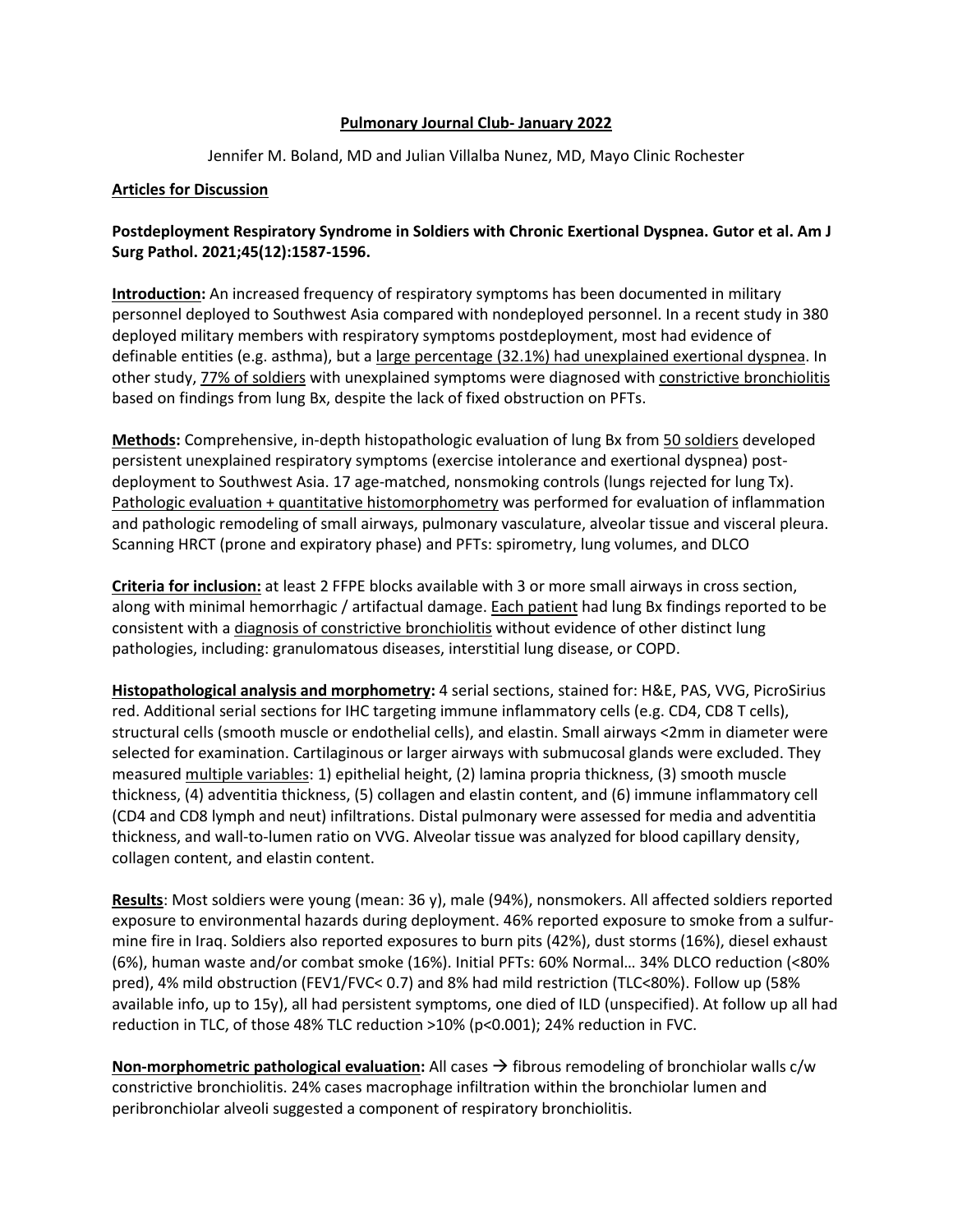**Morphometric results**: Bronchioles from soldiers showed ↑ thickness of the lamina propria (p<0.05), hypertrophy of smooth muscle (p<0.001), and increased collagen density in the subepithelium(p<0.001). No differences in: epithelial height, adventitial thickness, or elastin content within the subepithelium. >3-fold increase in CD4 and CD8 T cells within the airway walls (p<0.001). 64% had B cell-containing lymphoid follicles in close proximity to small airways (p<0.001). Distal pulmonary arteries: ↑ medial thickness due to smooth muscle hyperplasia/hypertrophy (p<0.001). ↑adventitial thickness due to edema and fibrosis (p<0.001), wall-to-lumen ratio (p<0.001). Interalveolar septa (IAS) revealed a reduction in blood capillary density (p<0.001). In addition, the IAS showed a diffuse fibrotic phenotype with increased deposits of collagen and elastin( $p<0.001$ ), but without distortion of alveolar architecture. Pathologic changes of visceral pleura, (92%) of soldiers(p<0.001): pleural thickening (46%), mononuclear inflammatory cells (74%), increased collagen deposition (88%).

Unsupervised hierarchical clustering based on morphometric parameters showed complete separation of these 2 groups. Clinical parameters (↓DLCO and air trapping on CT scans) and reported exposures (sulfur-mine or burn pits) were equally represented within the subclusters of affected soldiers. They did not identify any specific correlations between clinically detected abnormalities (↓DLCO or air trapping) or environmental exposures (tobacco smoke, sulfur-mine, or burn pits) and individual pathologic features identified in the lungs of affected soldiers. Logistic regression analysis parameters with the most discriminatory power for separating symptomatic soldiers from controls: (1) CD4 and CD8 T cell infiltration of small airway walls, (2) medial thickness in distal pulmonary arteries, (3) reduced density of blood capillaries in alveolar septa, and (4) pleura pathology.

**Discussion:** Previous report that focused on pathologic changes in bronchioles underestimated the nature and extent of lung pathologic remodeling in this cohort. They propose **postdeployment respiratory syndrome (PDRS)**: (1) history of deployment in Southwest Asia and Afghanistan, (2) inhalational exposures, (3) chronic respiratory symptoms (↓exercise tolerance and exertional dyspnea) that develop and persist in the postdeployment period, and (4) lung pathology that affects all distal lung compartments. In contrast to classic constrictive bronchiolitis, which can result from exposure to toxic gases or occur secondary to autoimmune disorders, constrictive bronchiolitis in PDRSs was relatively mild in most cases and not accompanied by fixed airways obstruction and/or air-trapping on chest CT.

Similar findings of normal spirometry and chest-CT scans were described in Bx-confirmed case series of constrictive bronchiolitis from Iranian survivors of sulfur mustard gas exposure and studies of flavoring/popcorn factory workers. They hypothesize that changes in pulmonary vasculature, along with diffuse fibrotic remodeling, may explain the reduced exercise tolerance and exertional dyspnea in these soldiers. The reported environmental exposures were varied. Hard to determine which factor contributed the most to the pathology.

**Take home point:** Clinical syndrome is relatively homogenous as cluster analysis separates the syndrome from controls. Persistent immune cell infiltration, along with pathologic changes in blood vessels and pleura, are conserved aspects of lung pathology in affected soldiers.

**Potential risk for bias:** Case control study. No disease controls. Retrospective. Sample size. Follow up is not homogeneous, and incomplete, therefore it is hard to evaluate progression. Biased samples as all had constrictive bronchiolitis, milder phenotypes may had been excluded.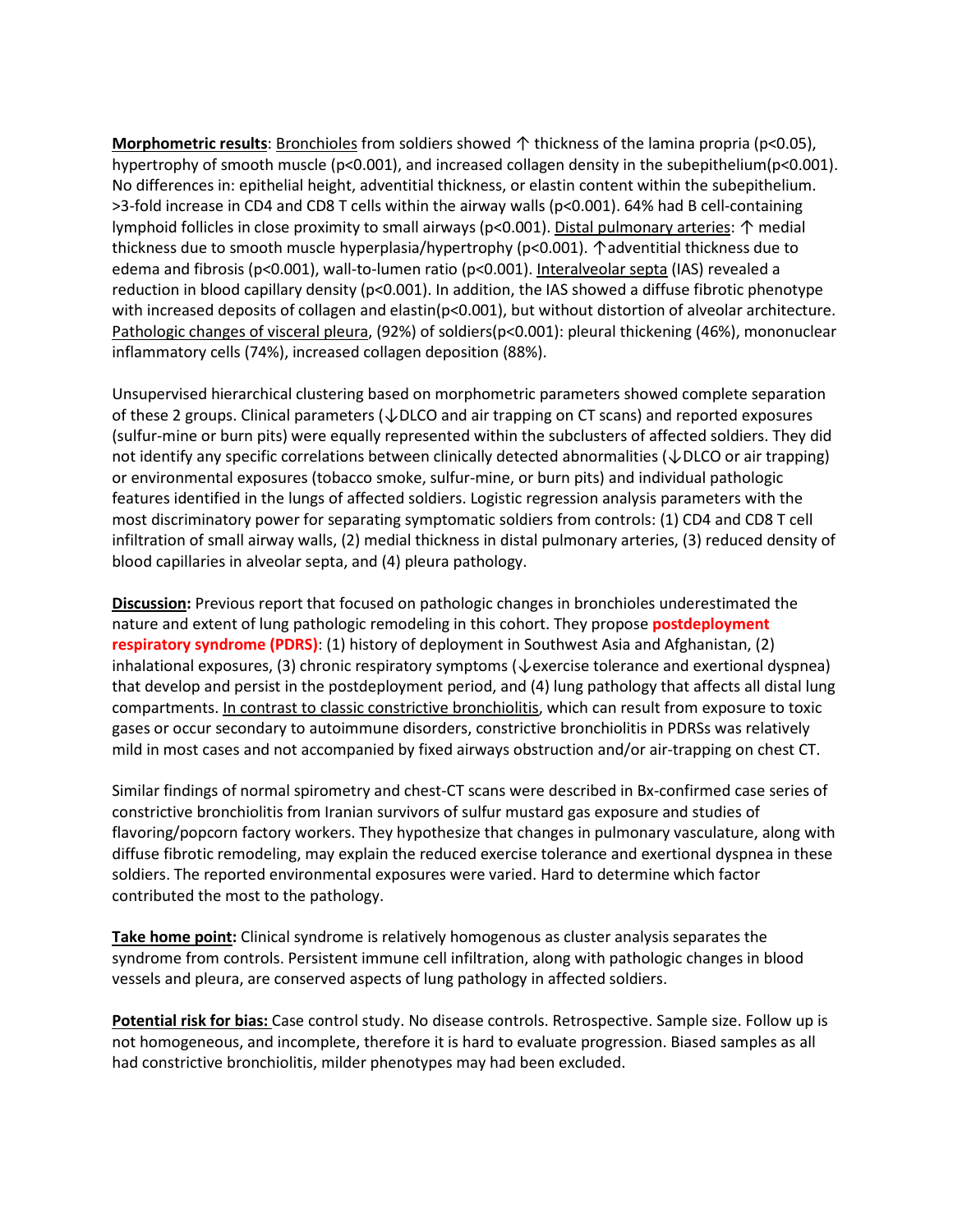**Cryobiopsy as a reliable technique for the preoperative identification of micropapillary/solid components in early-stage lung adenocarcinoma. Suzuki et al, Lung Cancer 162 (2021) 147-153.** Dr. Yasushi Yatabe research group

**Introduction:** Micropapillary (MIP) and solid (SOL) subtypes of early-stage lung adenocarcinomas (ADC) have been found to be associated with:

- 1) High risk of occult lymph node (LN) metastasis: cN0 ADC with MIP/SOL > 5%
- 2) Postoperative lymph node upstaging: in cN0 diseases, and/or
- 3) Local recurrence: resulting in ↓ disease free (DFS) and overall (OS) survival in stage I ADC

MIP and SOL are classified as high-grade (HG) subtypes. Recently, the IASLC proposed a new grading system and defined tumors with 20% or more of HG subtypes as grade 3 (poorly differentiated), which is associated with poor DFS and OS in stage I lung adenocarcinoma. Therefore, preoperative identification of these components may influence the decisions of treatment strategy:

- 1) additional LN evaluation
- 2) indication for limited resection
- 3) the extent of LN dissection

**Problem:** Conventional Bx specimens are insufficient for identifying HG subtypes, especially MIP components. The performance of CT-guided needle Bx and R-EBUS-guided TBBx for detecting HG ADC, has shown: 1) High specificity (MIP, 97.4%; SOL, 97.7%), but very low sensitivity (MIP, 7.8%; SOL, 14.6%). CryoBx can collect larger tissue samples with fewer crush artifacts than conventional forceps Bx.

**Objective:** To evaluate the feasibility of using cryoBx for the preop identification of MIP/SOL components

**Methods:** Single center study. Retrospective. 115 consecutive patients with clinical IA lung AD (Dx by cryoBx). Included cases had transbronchial brushing, forceps Bx, and/or needle aspiration before cryoBx (at the end of the examination).

- Pathological review. 2 independent readers. Blinded to clinical data and outcomes. Results by consensus. Threshold for MP/SOL components: 5%. The % of each component recorded in 5% increments. Primary predominant subtype was selected (highest %).

- Concordance rate of the HG subtypes between the cryoBx specimens and surgical specimens

- Clinical factors for predicting HG subtypes
- Clinicopathological parameters that affect the ability of cryoBx to accurately identify HG ADCs.
- Classification the % of MIP/SOL components in surgical specimens: < 5%, 5–39%, or ≥ 40%

**Results:** The median age was 68 years (range 33–86), with slight female predominance (57.4%). Median tumor size on preop CT was 23.1 mm (range 10.1–59.8), and median consolidation size was 15.6 mm (range, 3.3–29.9). Distribution of c-stages IA1(12.1%), IA2(55.7%), and IA3 (32.2%). The predominant histologic subtypes (surgical spec): papillary (34.8%), acinar (33.0%), lepidic (26.1%), SOL (6.1%), No MIP predominant. Patients with severe bleeding: 1.7%. No cases of life-threatening bleeding.

| Component                   |                | # of cases (n=115) | l Sensitivitv    | Specificity      |  |  |
|-----------------------------|----------------|--------------------|------------------|------------------|--|--|
| Primary predominant pattern |                |                    |                  |                  |  |  |
|                             | MIP (no cases) |                    |                  | -                |  |  |
|                             | SOL            |                    | 86% [CI]: 57-96% | 99% CI: 97-99.7% |  |  |
| Secondary predominant       |                |                    |                  |                  |  |  |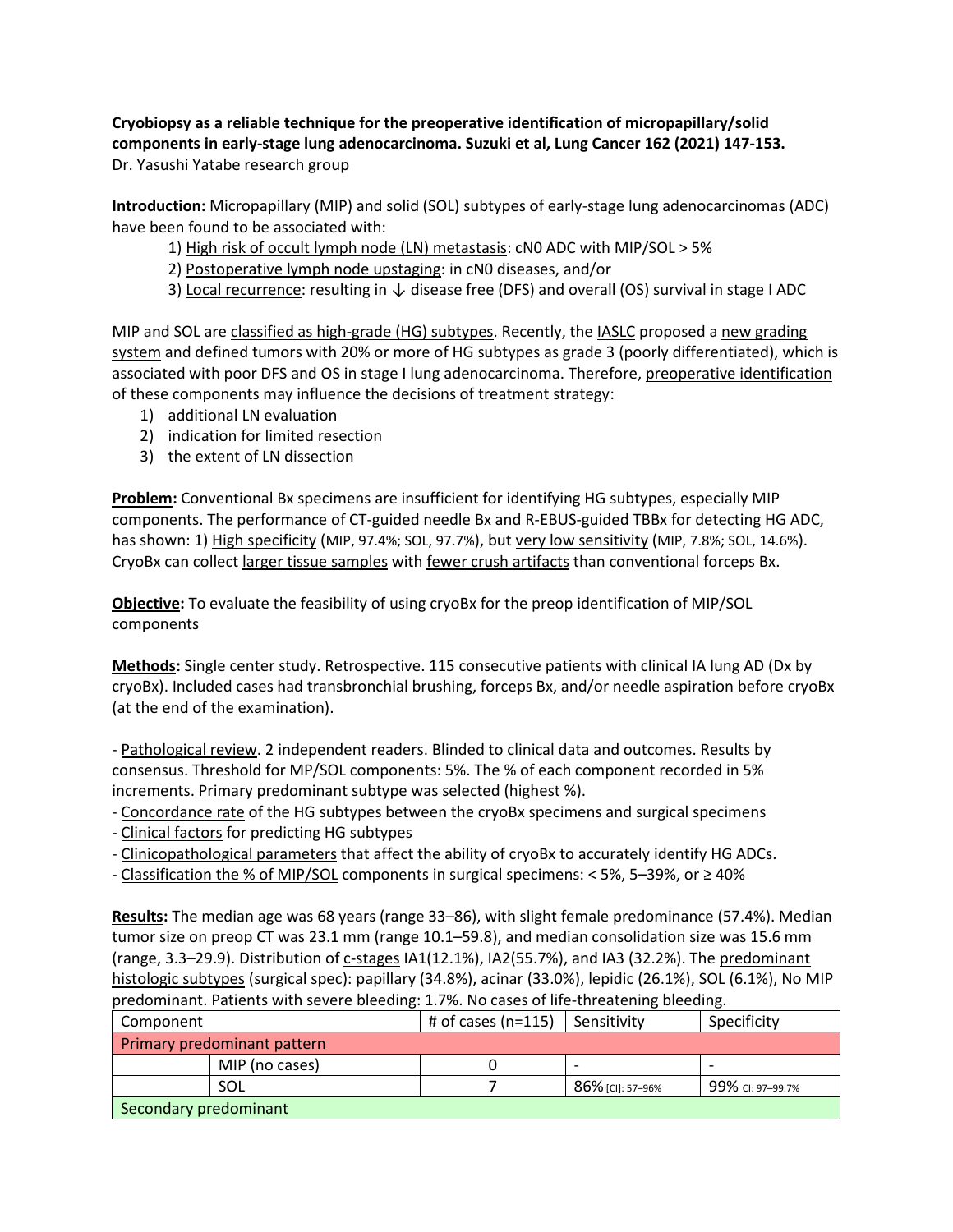| <b>MIP</b>                      | 6  | 83% CI: 46-97% | 89% CI: 87-89.7%  |  |  |
|---------------------------------|----|----------------|-------------------|--|--|
| SOL                             |    | 0% CI: 0-38%   | 94 CI: 93.6-95.4% |  |  |
| Either 1ary or 2ary predominant |    |                |                   |  |  |
| <b>MIP</b>                      | 6  | 83% CI: 46-97% | 89% CI: 87-89.7%  |  |  |
| SOL                             | 12 | 50% CI: 31-57% | 99% CI: 97-99.8%  |  |  |
| All HG components               | 18 | 72% CI:53-86%  | 89% CI: 86-92%    |  |  |
| Sole presence of pattern (≥5%)  |    |                |                   |  |  |
| <b>MIP</b>                      | 26 | 65% CI: 55-65% | 100% CI: 97-100%  |  |  |
| SOL                             | 14 | 50% CI: 34-50% | 100% CI: 98-100%  |  |  |
| All HG components               | 40 | 66% CI: 58-66% | 100% CI: 97-100%  |  |  |

Clinical factors predictive of presence of MIP/SOL: heavy smoker (p=0.012, OR= 5.077) and larger consolidation size (p=0.04, OR=1.149). Influencing factors of concordance: MIP: no factors; in SOL two factors were associated with higher concordance: 1)  $\uparrow$  tumor size (p=0.04), and 2)  $\uparrow$ % of SOL component (p=0.03).

**Discussion:** They discuss that few studies have challenged the use of preop Bx for subtyping ADCs, including a couple of studies showing Sensitivity <20% for HG component determination. They also discuss about the advantages of cryoBx: 1) tissue samples can be obtained from lateral side of the tumor, 2) specimen size 3-7 times larger than forceps Bx, 3) structures are less crushed than in forceps Bx. They mention that sampling errors may affect SOL, but interpretation patterns may affect MIP. They discuss about IASLC paper and the MIP and SOL prevalence (22.6% and 12.2%) in that study, which suggest they are not negligible, and then may lead to changes in surgical management. ↑concordance than forceps Bx.

**Take Home Point:** CryoBx could be a feasible method for detection if HG patterns. However, the sensitivity is still relatively low for solid components, and specificity is not perfect for MIP (perhaps freezing artifact).

**Potential risk for bias:** Single center. Retrospective. Only two readers. Small number of cases with MIP and SOL components. Small number of cases with SOL predominant (only 14 cases). No cases with MIP predominant. Patient selection bias: not all patients with c-stage IA ADC underwent cryoBx.

**Critical review:** Did not use IASLC proposed grading system. Relevance? (no randomized prospective data showing clinical utility yet).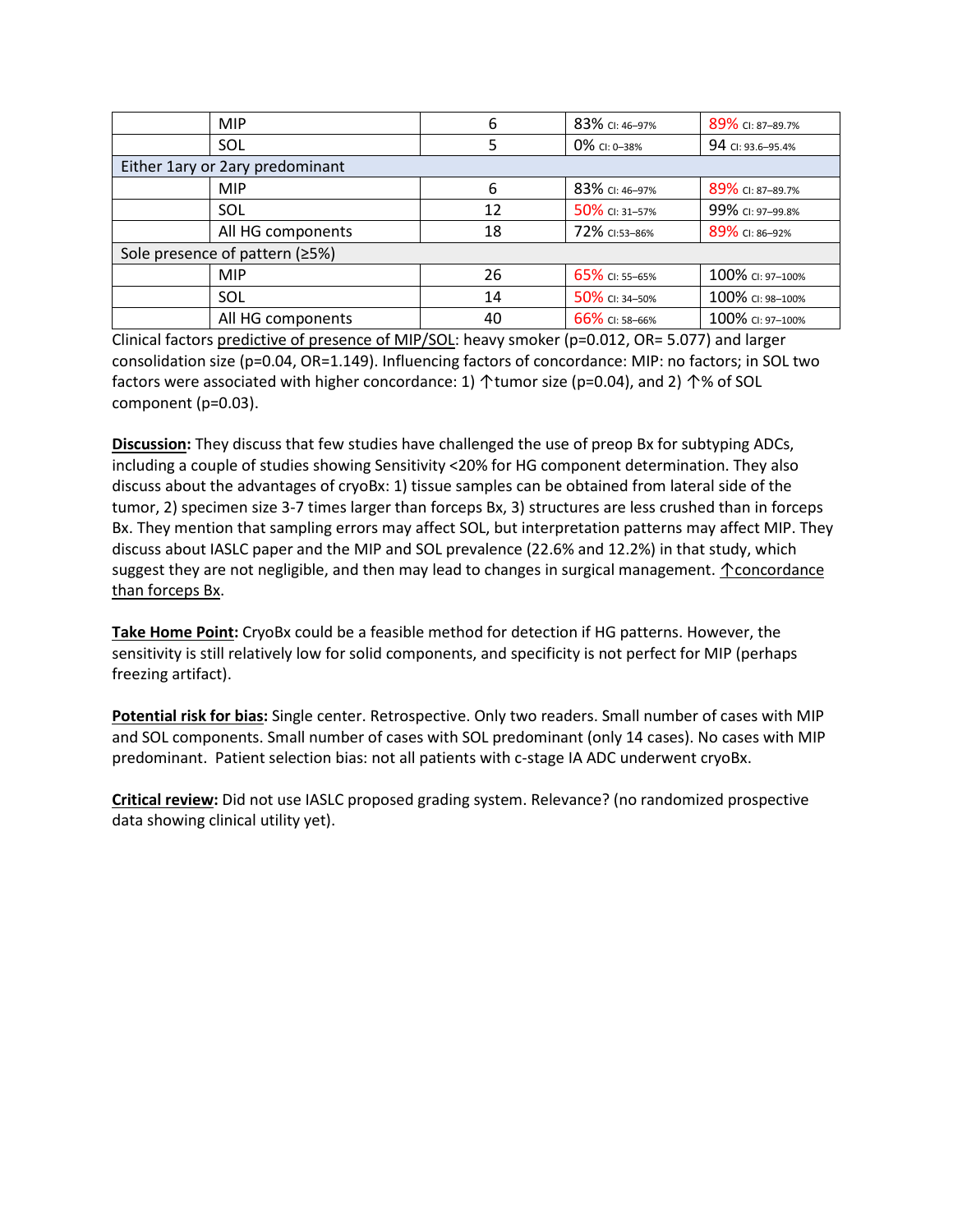# **Transbronchial mediastinal cryobiopsy in the diagnosis of mediastinal lesions: a randomised trial Zhang et al, Eur Respir J 2021; 58: 2100055.**

**Introduction:** The advent of EBUS-guided TBNA has revolutionized lung cancer staging and obviated the need for more invasive and dangerous mediastinoscopy procedures in most patients. However, while yield is typically very good for metastatic lung carcinoma, other diagnoses may be limited by the scant and/or fragmented nature of TBNA tissue. Diagnostic yield is also important for ancillary genetic and biomarker testing, which can often (but not always) be performed on EBUS tissue. Therefore, especially in select patients/scenarios, there may be a need for alternative procedures to increase tissue yield, and the authors propose studying the utility of cryoprobe biopsies (cryobx).

**Methods:** 197 patients with mediastinal lesions >1 cm (short axis on CT) were included, and EBUS FNA (4 passes) and EBUS-guided cryobx (3 specimens) were performed sequentially in random order with a 1:1 distribution. Cryobx were obtained through a small incision in the airway wall. Patients with cysts or abscesses were excluded, as were patients that needed an endobronchial biopsy. ROSE was not performed, and pathologists were blinded to the order of tissue procurement. "Diagnostic" biopsies were defined as those with a definitive pathological explanation for the targeted lesion (i.e. suspicious did not count as diagnostic).

**Results:** Average lesion size was just over 2 cm, and most commonly sampled stations were 4R and 7 (Table 1). 181 patients had a diagnostic biopsy from one or both procedures (diagnostic yield 93.3%). In 78.4% of patients (n=152), both cryobx and TBNA yielded an identical diagnosis. In 26 cases, the cryobx was diagnostic when the TBNA was not; diagnoses included 8 TB, 6 NSCLC, 6 lymphoma (all subtyped), 5 sarcoid and 1 seminoma. In an additional 4 lung cancer cases, cryobx provided more information about the tumor than the TBNA (sarcomatoid features, combined small cell, concurrent infection). In 3 cases, only the TBNA was diagnostic (all 3 NSCLC). Overall diagnostic yield was higher in cryobx compared to TBNA (91.8% vs 79.9%, respectively; p=0.001). Most of this difference seemed to be accounted for by the much higher diagnostic yield for cryobx when considering uncommon tumors (i.e. not NSCLC, 91.7% vs 25% by TBNA; p=0.001) and benign diseases (80.9% vs. 53.2% by TBNA; p=0.004), since there was no difference in diagnostic yield for metastatic carcinoma (94.1% vs 95.6%). Yield for molecular studies was 93.3% for cryobx vs. 73.5% for TBNA (p<0.001). There seemed to be no difference whether cryobx vs. TBNA was performed first, and diagnostic yield of cryobx did not depend on lesion size or station. Complications included 2 pneumothorax and 1 pneumomediastinum, and cryobx took about 2 minutes longer than TBNA. Cryobx samples averaged 10.7 mm<sup>2</sup>.

**Discussion:** They discuss that some centers have implemented EBUS-guided mediastinal forceps biopsies when benign or unusual diagnoses are expected, with increased yield for diagnosis of lymphoma and sarcoid. They have shown that cryobx is possible and safe for mediastinal lesions as well, and produces three times more tissue than forceps. There were 3 cases where TBNA was diagnostic and cryobx was not, so perhaps sequential sampling or targeting patients may be appropriate.

**Take Home Point:** Cryobiopsy can be done for mediastinal lesions, may increase diagnostic yield compared to TBNA for non-lung cancer diagnoses like lymphoma and sarcoid, and may also provide more tissue for ancillary genetic and biomarker testing. I wish they would have provided a bit more background information about the patient's history/indication for EBUS/cryobx, but this is an interesting paper.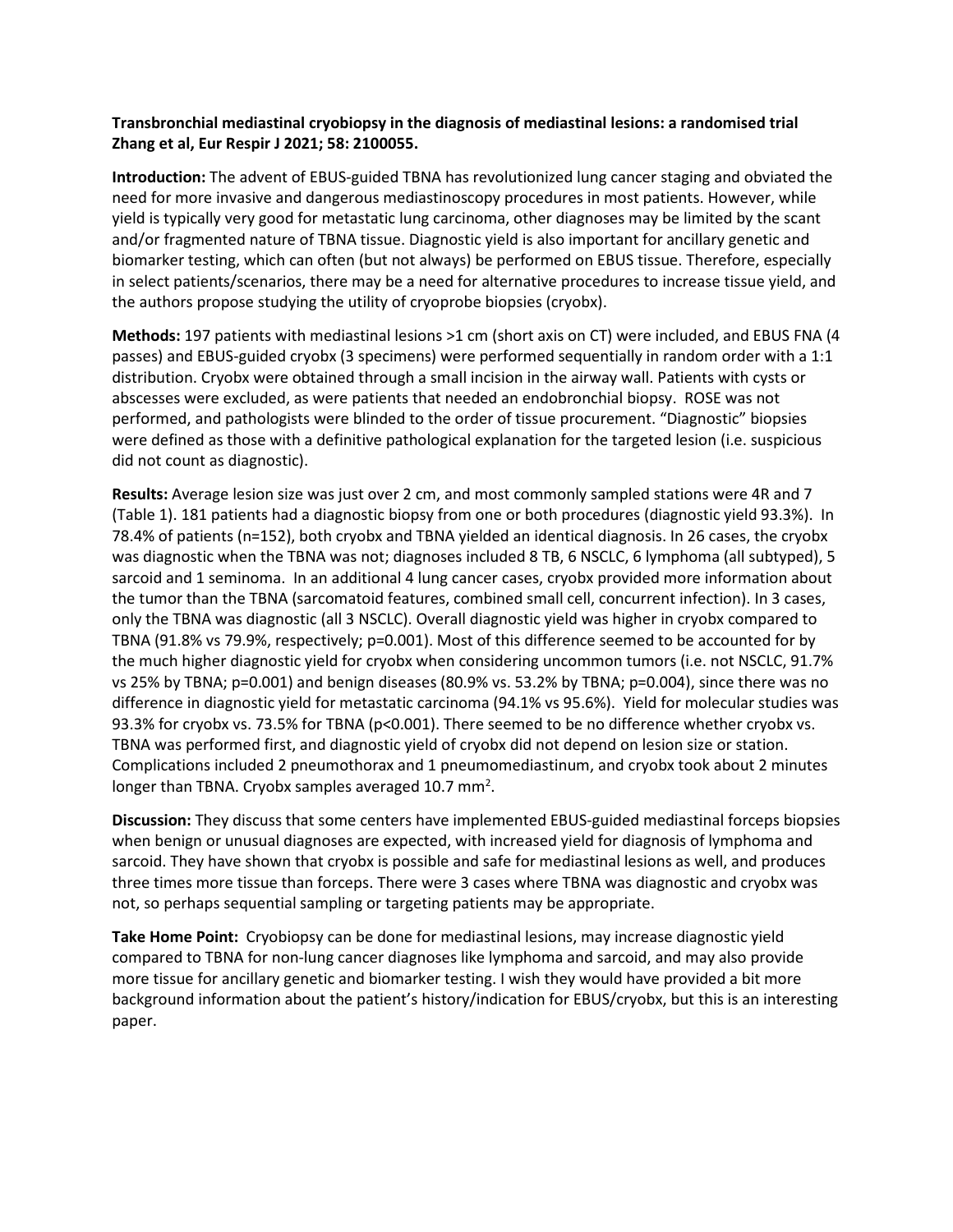# **Comparison of Nuclear Grade, Necrosis, and Histologic Subtype Between Biopsy and Resection in Pleural Malignant Mesothelioma: An International Multi-Institutional Analysis Schulte et al, Am J Clin Pathol 2021;156:989-999.**

**Introduction:** While the prognostic significance of stratifying patients with pleura malignant mesothelioma (MM) into epithelioid, biphasic, and sarcomatoid groups has been well established and long practiced, additional histologic parameters to aid in determining prognosis (cytologic atypia, mitoses, necrosis) have recently been added to the WHO classification. It has generally been advocated to record all parameters based on biopsy specimens to aid in making treatment decisions for the patient. However, comparison of these histologic parameters between biopsies and subsequent resection specimens has not been rigorously evaluated.

**Methods:** This is a multi-institutional study (19 institutions) of 429 patients with pleural MM who had paired biopsy and resection (1995-2018, including peels, pleurectomy, and autopsies). Pathology review was performed by expert authors at each institution without central review. Histological features of the resection were considered the gold standard.

**Results:** There was a marked male predominance (83.4%), with mean age of 66.4 years (range 25-85). 196 (46%) patients received neoadjuvant therapy. Most (76%) of biopsies were VATS biopsies, with 15% core and 9% open biopsies. Biopsy and resection histological subtypes were concordant in 81% of cases (348 of 429). The number of epithelioid MM was overestimated by biopsy (table 1, 78.6% vs. 63.2%), while the number of biphasic cases was underestimated by biopsy (18.2% vs. 32.9%) and the number of sarcomatoid cases seemed the same (3.3% vs. 3.7%, table 2). Biopsy diagnosis of epithelioid MM was not a very specific indicator of resection diagnosis of epithelioid MM (specificity 54.8%), and biopsy was not particularly sensitive for biphasic morphology (sensitivity 49.6%, table 3). The ability to estimate % of epithelioid vs sarcomatoid components in biphasic MM had only fair agreement between biopsy and resection (kappa=0.27). Most cases that showed epithelioid morphology at biopsy (96%) had at least 50% epithelioid morphology at resection. Overall, there was moderate agreement between biopsy and resection (kappa=0.54). There was agreement in nuclear grade (grade 1, 2 or 3) in 75% of cases (moderate agreement, kappa=0.59). 54 cases had a change in nuclear grade at resection; 93% were upgraded one level. Necrosis was concordant in 81% of cases (moderate agreement, kappa=0.53); necrosis on biopsy was specific (97.1%) but not sensitive (50.7%) for identifying necrosis at resection. Low nuclear grade seemed more common in resection cases with neoadjuvant therapy (42% vs. 20%, p=.0028), but necrosis was not different.

**Discussion:** About 20% of MM classified as epithelioid on biopsy will be reclassified as biphasic at resection. The opposite does not seem to be true; those classified as sarcomatoid on biopsy remained classified as sarcomatoid at resection. There is a tendency to upgrade on resection compared to biopsy, especially in grade 1 tumors (34% upgraded). This upgrade rate may not apply to cases with neoadjuvant therapy, that seem to have a higher rate of nuclear grade 1 tumors at resection.

**Take Home Point:** Most pathologic features show moderate agreement between biopsy and resection specimens. About 20% of epithelioid biopsies will be changed to biphasic at resection, but the vast majority will be >50% epithelioid. Identification of sarcomatoid MM on biopsy is highly predictive of sarcomatoid morphology at resection. As you might expect, at resection there is a greater sensitivity for finding necrosis and tendency to up-grade nuclear grade. The most limited capability of biopsies seems to be predicting percentages of sarcomatoid and epithelioid components in biphasic MM.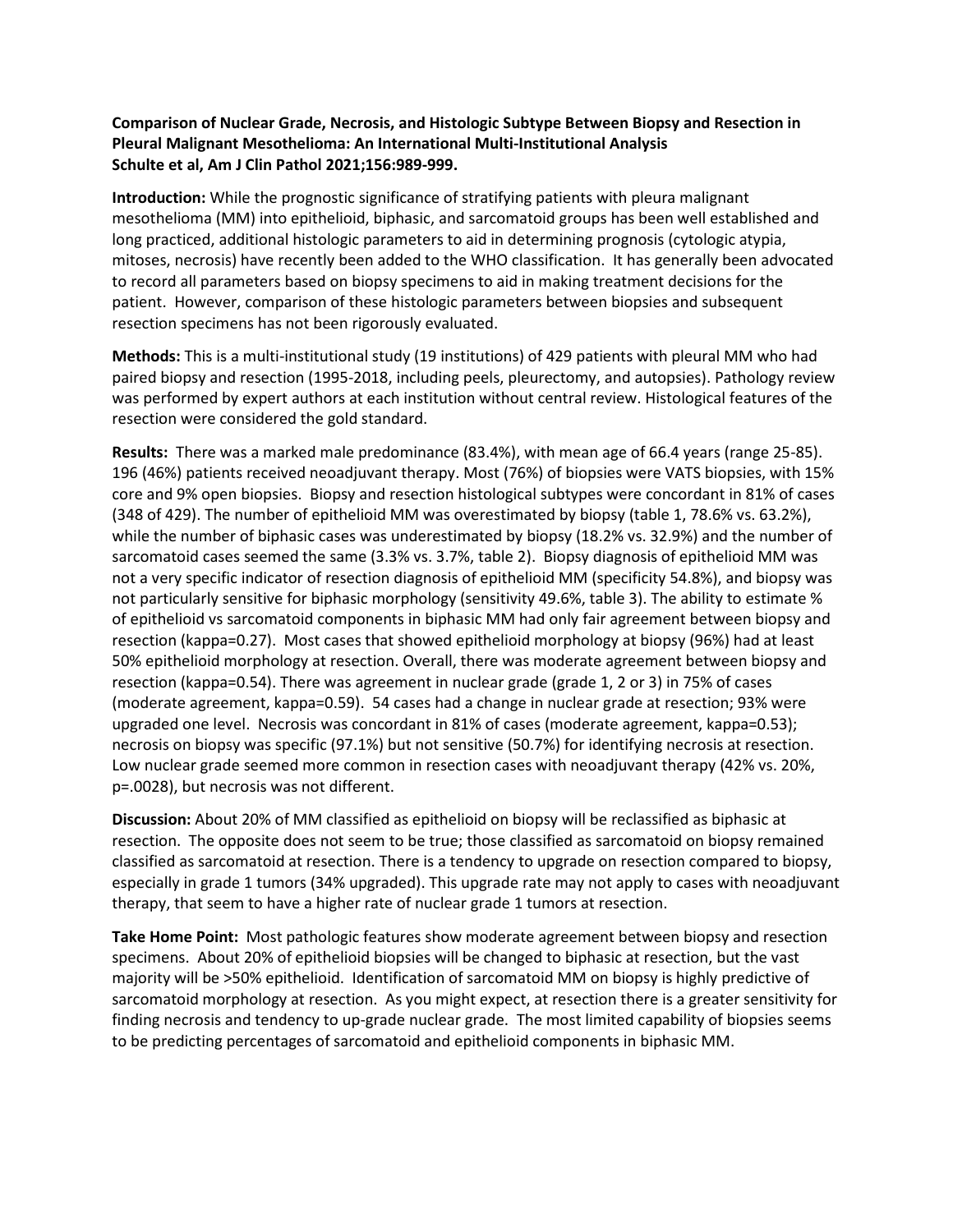# **Articles for Notation**

# *Neoplastic*

# **CD34-negative Solitary Fibrous Tumor : A Clinicopathologic Study of 25 Cases and Comparison with their CD34-positive Counterparts**

# **Dermawan et al, Am J Surg Pathol 2021;45:1616–1625**

**Summary:** CD34 is the historical marker of SFT; while it lacks specificity, it is generally a quite sensitive marker of SFT. However, the sensitive and specific maker STAT6 has largely supplanted CD34 as the maker of choice for SFT, and has led to discovery of CD34-negative examples. The authors describe 25 cases of CD34-negative SFT, which represents 10% of all SFT cases observed (2013-2020; but there is likely referral bias here). All were confirmed by STAT6 expression and/or presence of *STAT6* fusion. Only 4 of the CD34-negative cases were intrathoracic, which is in contrast to the CD34- positive tumors, where the thorax was the most common site. CD34-negative tumors were more likely to occur in the head and neck, and were much more likely to have metastasis at presentation (28% vs. 1% of CD34 positive tumors). They are also more likely to show high grade cytological features including hypercellularity, round cell morphology, and pleomorphism. They were less likely to show classical HPClike vessels (seen in about half). Interestingly, risk stratification was not different. The authors noted several morphological features unique to CD34-negative tumors, that included alternating hypercellular and hypocellular areas, myxoid areas with curvilinear vessels, pulmonary edema- like microcystic change, and prominent amianthoid collagen fibers.

**Take Home Point:** CD34-negative SFTs are uncommon in the thorax but can occur. They tend to have high grade cytological features and some other unique histological features. STAT6 is therefore warranted to exclude SFT even if morphological features are not prefect.

**Knowledge and Practice Patterns Among Pulmonologists for Molecular Biomarker Testing in Advanced Non-small Cell Lung Cancer** 

# **Fox et al, CHEST 2021; 160(6):2293-2303.**

**Summary:** This is a random survey of 453 pulmonologists of varying practice environments and lung cancer volumes. Increasing knowledge of EBUS-TBNA technical recommendations (number of passes) was associated with academic setting, interventional training and higher volume. Academic pulmonologists were more likely to utilize EBUS-TBNA than those in community practice. Molecular biomarker testing rates were also higher in the academic setting, in pulmonologists that had interventional training, and in institutions that had standard recommendations regarding testing.

**Take home point:** Academic practices are generally better about ordering biomarker testing in lung cancer, especially if there is a coordinated institutional effort to perform this testing with standard guidelines.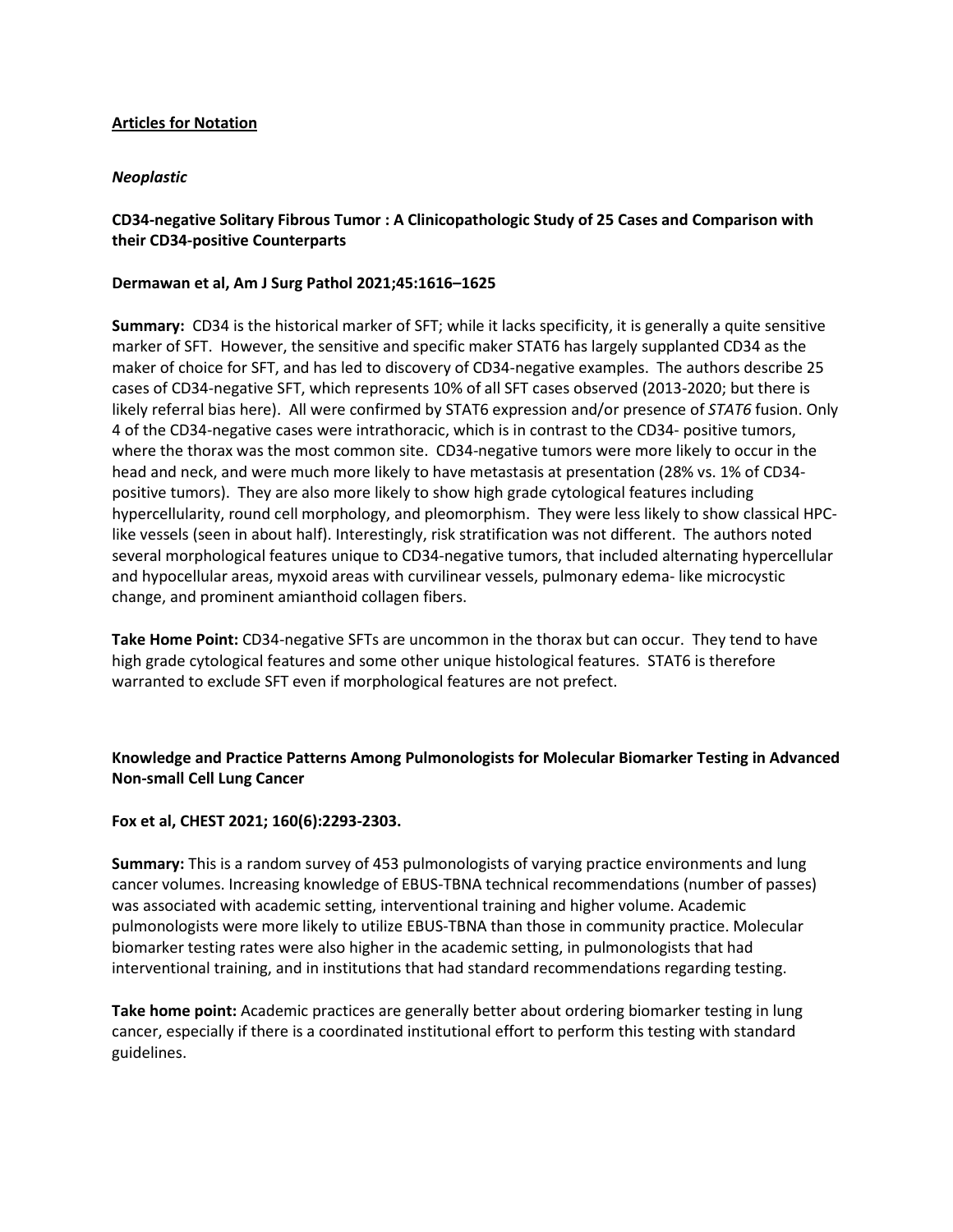**Identification of Molecular Alterations Challenging Initial Pathologic Classification in Cases of Clinician-Initiated Next-Generation Sequencing Testing** 

## **Cho et al, Am J Clin Pathol 2021;156:1007-1018.**

**Summary:** This is a report of 9 cases where next generation sequencing changed the pathological diagnosis. This included **mucinous lung adenocarcinoma to metastatic prostate cancer, lung adenocarcinoma to metastatic GE junction adenocarcinoma, lung squamous cell carcinoma to INI1 deficient sinonasal carcinoma, NSCLC to epithelioid sarcoma,** mucoepidermoid carcinoma to hyalinizing clear cell carcinoma, metastatic carcinoma to the brain to glioblastoma, duodenal adenocarcinoma to invasive oncocytic carcinoma, epithelioid MPNST to melanoma, and duodenal adenocarcinoma to metastatic cervical cancer (HPV-mediated).

**Take home point:** Molecular genetic testing can occasionally provide new information that leading to a change in pathological diagnosis.Nearly half of the cases in this report involved a diagnosis of lung cancer, most commonly misinterpretation of a metastasis as a primary lung cancer. For this reason, it is important for surgical pathologists to always be looped back in on important molecular testing results.

# *YAP1–TFE3* **gene fusion variant in clear cell stromal tumor of lung: report of two cases in support of a distinct entity**

## **Dermawan et al, Histopathol 2021 79, 940–946.**

**Summary:** This is an interesting report of two cases of primary lung clear cell tumors with *YAP1–TFE3* fusion and non-endothelial phenotype. These have been reported before, but I have not read about them prior to this. Both patients were men (aged 35 and 77) with solitary lung masses measuring 3.9 and 7.5 cm. These were low-grade appearing spindled tumors with clear to pale to eosinophilic cytoplasm, without high mitotic activity, pleomorphism, or necrosis. They are often endobronchial and circumscribed. They somewhat resemble PEC-omas, and had some stromal chronic inflammation. They were TFE3 positive (this in not a specific marker), but all other markers are negative. The exact fusion characteristics are different from EHE with the same fusion (EHE breakpoint occurs in *YAP1* exon 1 and *TFE3* exons 4 or 6, the fusion breakpoints of these tumors were located in *YAP1* exon 4 and *TFE3* exon 7). Limited follow-up showed very good prognosis.

**Take home point:** New rare low-grade endobronchial entity with specific fusion and good prognosisoriginal name may be a bit misleading, as these authors state that cytoplasm is often not very clear. Worth taking a look at the pictures.

# **Histopathological and molecular profiling of lung adenocarcinoma skin metastases reveals specific features**

**Fisher et al, Histopathol 2021; 79: 1051–1060 .**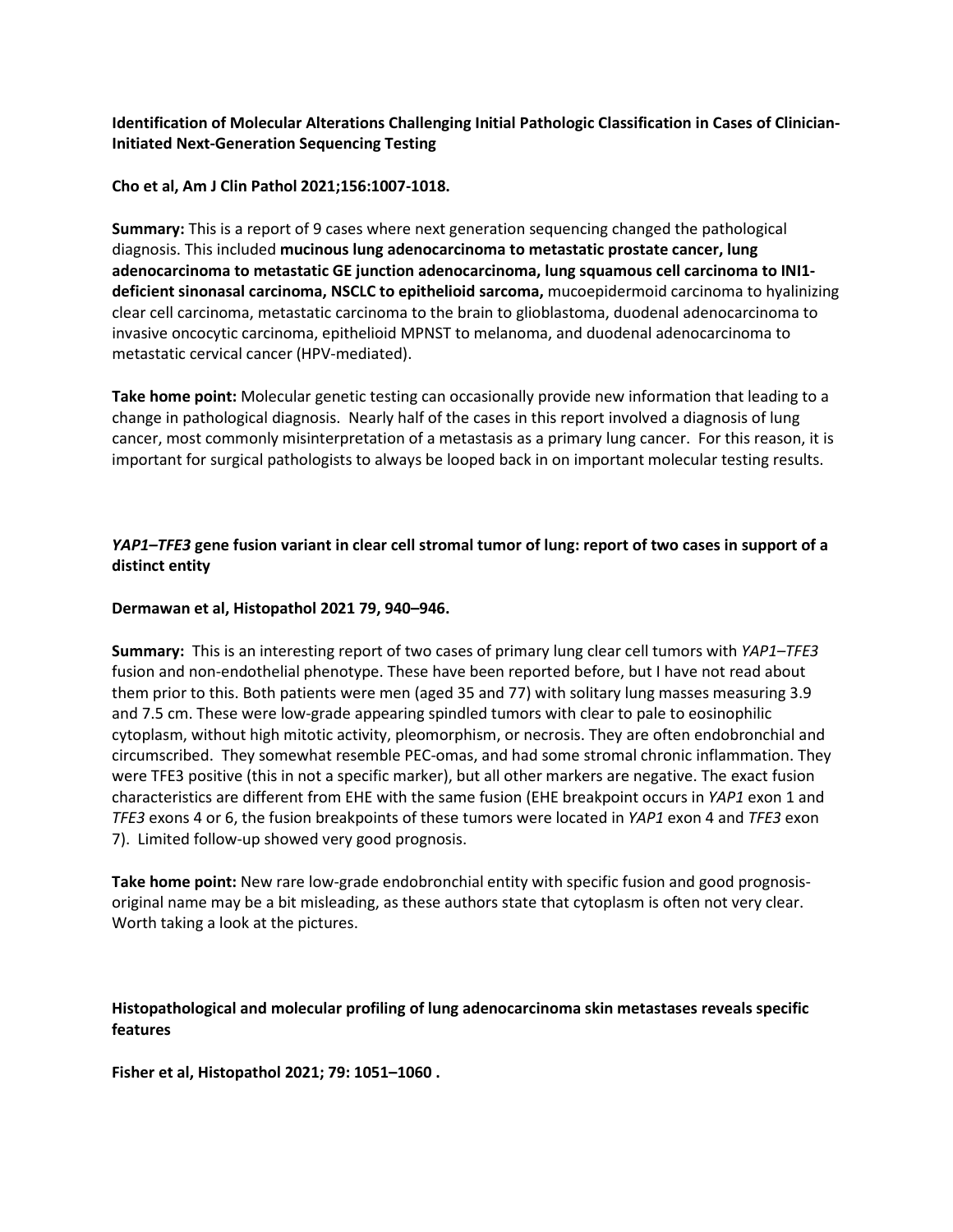**Summary:** Retrospective study of 42 cases of lung adenocarcinoma metastatic to the skin. The skin metastasis was the initial presenting symptom of lung cancer in 62%. 60% were solid predominant (compared to 46% solid predominant for non-cutaneous metastases). One third showed *KRAS*  mutations, while only one had an *EGFR* mutation. Most (27 of 42) cases had a negative PD-L1 (64%) . Interestingly, TTF-1 was more often negative in skin cancer mets (71%) comparted to mets at other sites.

**Take home point:** Skin mets from lung adenocarcinoma are often solid-predominant, TTF-1 negative, and PD-L1 negative. They often have *KRAS* mutations but *EGFR* mutations are uncommon. The skin met is often the initial presentation of the patient's lung cancer.

# **Mesenchymal/non-epithelial mimickers of neuroendocrine neoplasms with a focus on fusion geneassociated and SWI/SNF-deficient tumors**

# **Kasajima et al, Virchows Archiv 2021; 479:1209–1219.**

**Summary:** This is a report of 31 mesenchymal (i.e. non-epithelial) neoplasms that expressed the neuroendocrine markers synaptophysin and/or chromogranin. All but one expressed patchy synapto, but one-third co-expressed chromogranin. 42% of these neoplasms were *EWSR1*-rearranged sarcomas, including Ewing sarcoma (6), clear cell sarcoma (5), and DSRCT (1); one tumor showed the related *FUS-CREM* fusion gene. Another 23% of cases were tumors with abnormalities in the SWI/SNF pathway, with deficiency of either SMARCB1 (INI1) or SMARCA4 (BRG1). Other neoplasms included synovial sarcoma, melanoma, ASPS, SFT and chordoma.

**Take home point:** As I think we are all aware, aberrant neuroendocrine maker expression happens in many types of epithelial and non-epithelial tumors, importantly including *EWSR1*-rearranged sarcomas and tumors with SWI/SNF pathway mutations.

**Intimal sarcomas and undifferentiated cardiac sarcomas carry mutually exclusive M***DM2, MDM4***, and**  *CDK6* **amplifications and share a common DNA methylation signature**

# **Koelsche et al, Mod Pathol 2021; 34:2122–2129.**

**Summary:** Report of 35 cases including 25 pulmonary artery intimal sarcomas, one intimal sarcoma of the renal artery, and 9 undifferentiated pleomorphic sarcomas (UPS) of the left atrium. All cases had a morphology similar to UPS at other soft tissue sites. All cases demonstrated very complex karyotypes. Most cases (83%) showed mutually exclusive amplifications of *MDM2* (25), *MDM4* (2), and *CDK6* (2). There was frequent co-amplification of *PDGFRA* (21), *CDK4* (15), *TERT* (11), *HDAC9* (9), and *CCND1* (4). *CDKN2A/B* was also co-deleted in 10 cases. DNA methylation showed a unique profile, which was similar among all of the PA and cardiac tumors.

**Take home point:** Genetic similarities between intimal sarcoma and UPS of the left atrium supports that they are the same entity.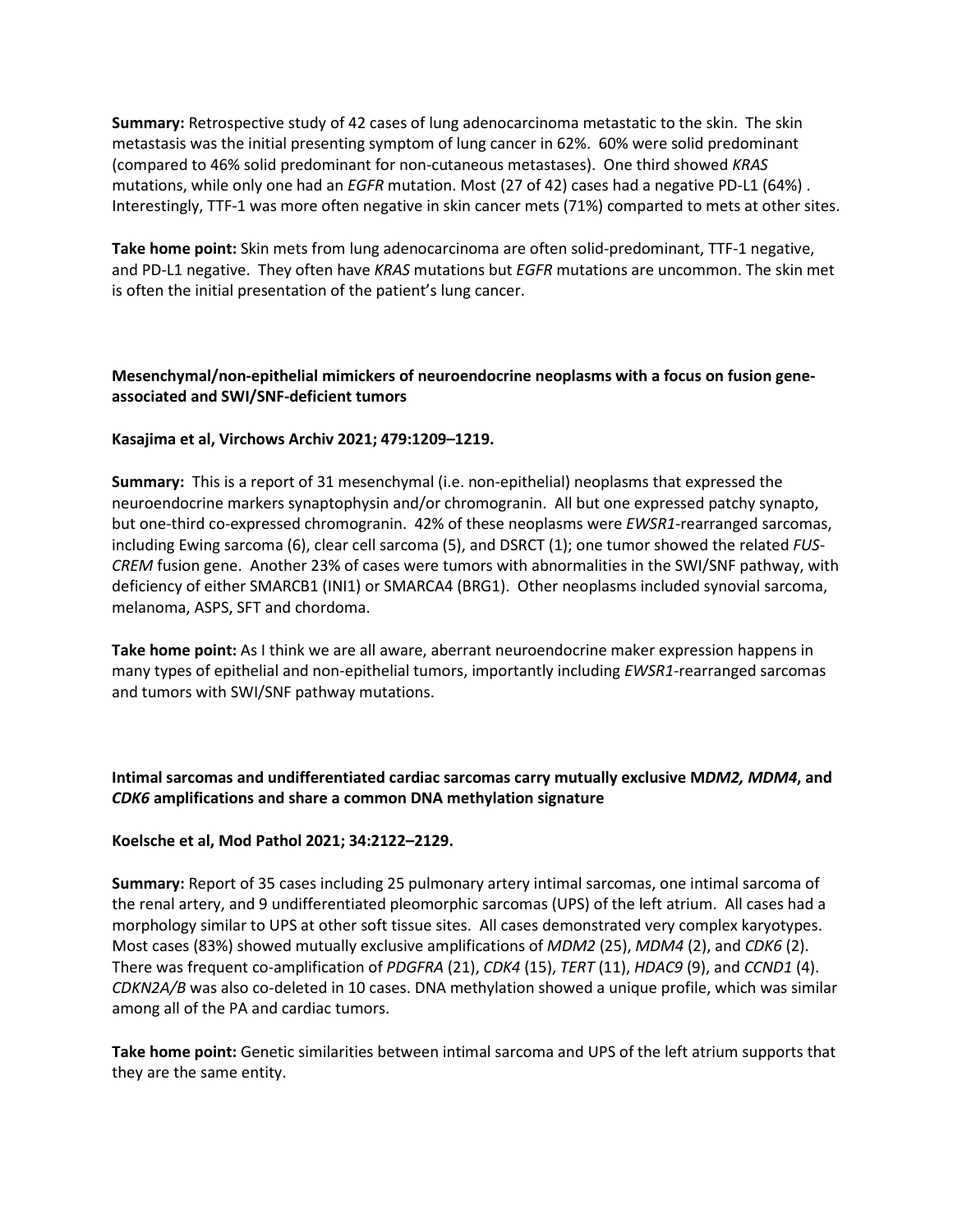**Comparison of solid tissue sequencing and liquid biopsy accuracy in identification of clinically relevant gene mutations and rearrangements in lung adenocarcinomas** 

## **Lin et al, Mod Pathol 2021; 34:2168–2174.**

**Summary:** This is a head-to-head comparison study of tissue-based NGS molecular testing and plasmabased NGS (i.e. liquid biopsy), which included 100 consecutive patients with lung adenocarcinoma. 83% had stage IV disease, and clinically relevant mutations were found in 78 cases by one or both methods. Tissue- based NGS testing was significantly more sensitive than liquid biopsy in the identification of clinically relevant mutations (74 vs. 41 cases, sensitivity for targetable mutaions 94.8% vs. 52.7%). Liquid biopsy was especially inaccurate in patients with non-metastatic disuse. There were some examples of actionable targets (*EGFR, ALK, ROS1, BRAF, MET, NTRK1*) which were missed by liquid biopsy. There were a few examples of relevant mutations found by liquid biopsy only (3 *EGFR* and 1 *KRAS*). But the authors note that there were more numerous examples of mutations that actually raise questions about the specificity of the liquid biopsy assay- 6 *JAK2* mutations were found in patients without underlying myeloproliferative neoplasms, and one tumor was reported to have both *KRAS* and *EGFR* mutations in plasma (which are generally considered mutually exclusive), and only the *EGFR* mutation was found on tissue-based testing (implying a false-positive *KRAS* test).

**Take home point:** Tissue NGS has significantly better sensitivity compared to liquid biopsy, especially in the non-metastatic setting. Therefore, tissue testing should be the test of choice whenever possible. While liquid biopsies may be helpful in some cases, negative results should be viewed with healthy skepticism and repeated on tissue if possible.

# *KEAP1* **and** *TP53* **Frame Genomic, Evolutionary, and Immunologic Subtypes of Lung Adenocarcinoma with Different Sensitivity to Immunotherapy**

# **Scalera et al, J Thorac Oncol 2021;16(12): 2065–2077.**

**Summary:** This is an in-depth molecular study of *KEAP1* single mutant lung adenocarcinoma compared to *KEAP1/TP53* double mutants ,and response of these tumors to immune checkpoint inhibitors. There is a lot of data in this paper and much of it is pretty detailed. In a nutshell, *KEAP1* single mutant tumors had the worst response to immunotherapy with the shortest survival, followed by *KEAP1/TP53* double mutants (which was very similar to the entire *TP53* mutant cohort), and tumors with wild type *KEAP1*  and *TP53* had the best response/longest survival.

**Take home point:** Underlying tumor genetic landscape including evaluation of *KEAP1* and *TP53* can help predict response to immune checkpoint inhibitors.

**Differential Immune-Related Microenvironment Determines Programmed Cell Death Protein-1/ Programmed Death-Ligand 1 Blockade Efficacy in Patients with Advanced NSCLC** 

**Shirasawa et al, J Thorac Oncol 2021;16(12): 2078–2090.**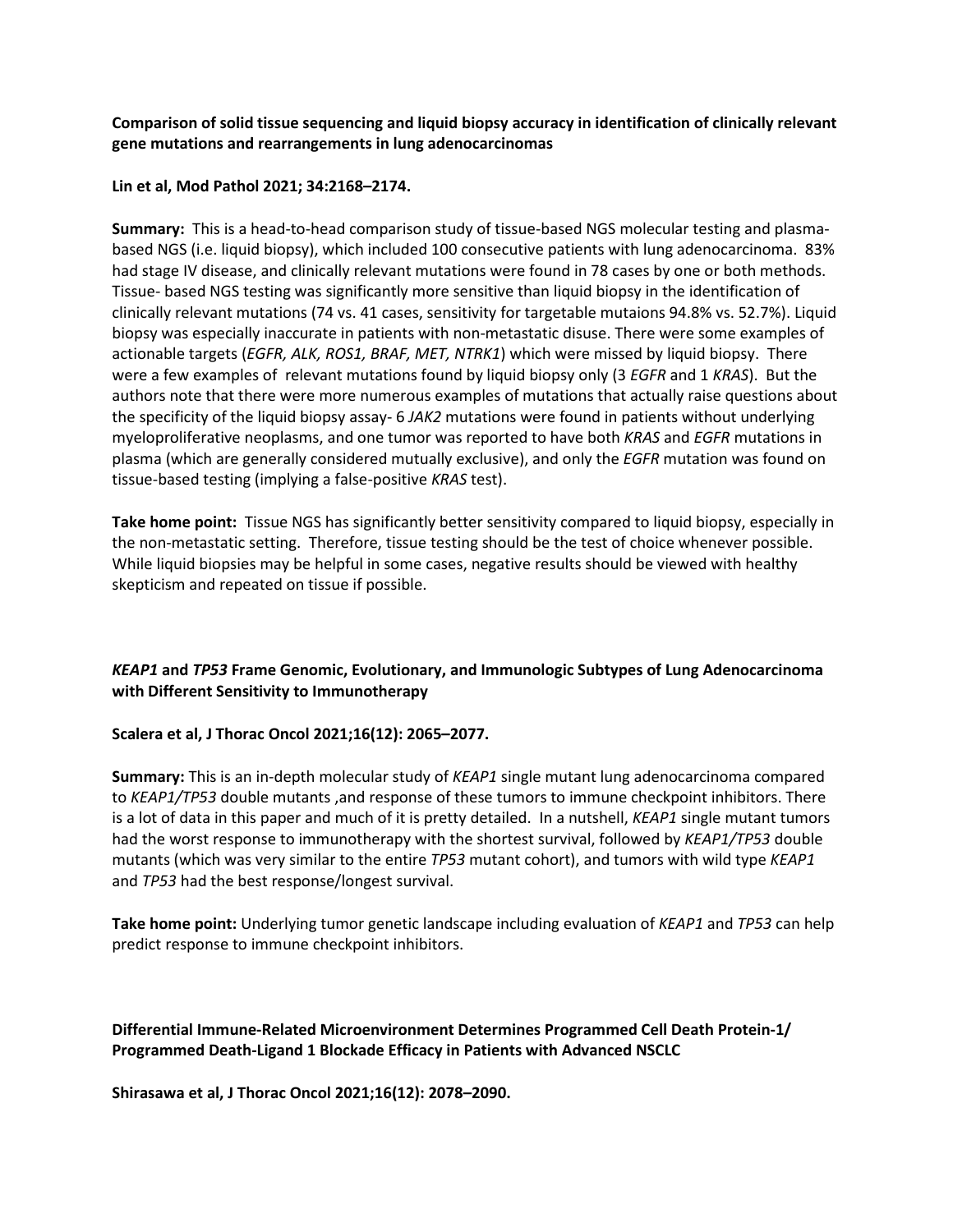**Summary:** 228 patients were divided into 4 tissue microenvironment groups based on PD-L1 TPS and number of CD8-positive tumor infiltrating lymphocytes (TILs): type 1 was PD-L1 high (TPS>50) and TIL high (n=73), type 2 was PD-L1 low (TPS<50) and TIL low (n=70), type 3 was PD-L1 high and TIL low (n=37), and type 4 was PD-L1 low and TIL high (n=48). Response rate to checkpoint inhibitor therapy and progression free survival were different between groups (type 1>type 4>type 3>type 2). When comparing the PD-L1 high tumors broken down by low vs. high TILs, those with high TILS (type 1) clearly had more favorable response.

**Take Home Point:** High rates of CD8-positive TILs is a favorable indicator of response to checkpoint inhibitor therapy, even in the PD-L1 low setting.

# *Non-Neoplastic*

#### **Follicular Helper–like T Cells in the Lung Highlight a Novel Role of B Cells in Sarcoidosis**

#### **Bauer et al, Am J Respir Crit Care Med 2021; 204 (12):1403–1417.**

**Summary:** Previous studies have shown that pulmonary sarcoidosis is driven by a population of CD4+ Thelper type 1 cells with produce interferon gamma and drive granuloma formation. In a prior mouse model of inflamed lung, this group had discovered a population of cells resembling follicular T-helper cells that drive local B-cells to differentiate into follicular center-like B-cells and plasmablasts, which produce large amounts of antibodies into the inflamed tissue. The cells defer from true follicular T helper cells in that they lack expression of BCL 6 andCXCR4, but do express follicular T-cell markers CD40L and IL-21. They studied BAL fluid from 18 sarcoid patients to see if they could find these cells using flow, and they found them; they were also present in peripheral blood. They did transcriptome analysis and confirmed these cells were follicular T-cell like, and resident to the lung tissue. These Tcells strongly activated B-cells into plasmablasts *in vitro*. In sarcoid lung tissue, they found IgA positive plasmablasts in peribronchial tissue associated with lots of B-cells and T-cells, without true germinal centers.

**Take Home Point:** Sarcoid may not be driven only by CD4-positive T-helper type 1 cells, but may also have an important pathogenic follicular T cell-like and B cell mediated antibody response. This could have therapeutic implications, and could potentially be used to follow disease severity/activity.

**Chronic respiratory diseases are predictors of severe outcome in COVID-19 hospitalized patients: a nationwide study** 

#### **Beltramo et al, Eur Respir J 2021;58(6):2004474.**

**Summary:** Population study of 89,530 COVID-19 patients compared to 45,819 influenza patients. COVID patients were actually less likely to have an underlying chronic respiratory disease (16%) compared to patients with influenza (20%). The chronic lung diseases that seemed to be most overrepresented in COVID patients included lung cancer, ILD, emphysema and sleep apnea. In contrast, some other chronic lung diseases were underrepresented in COVID patients, including asthma, CF, COPD, and pulmonary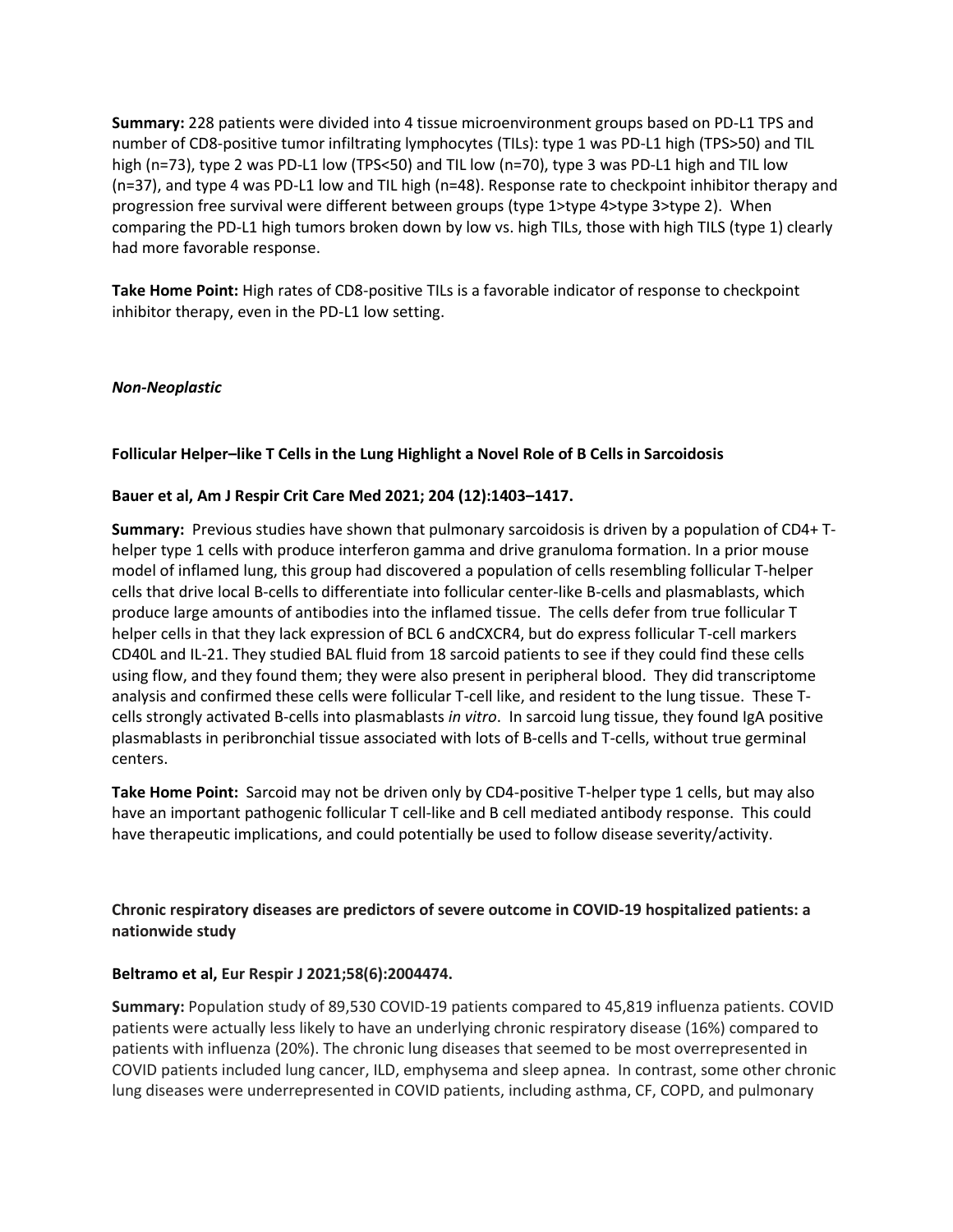hypertension. Compared to influenza patients, COVID patients were more likely to suffer a PE and get ventilator-associated pneumonia. Patients with COVID and an underlying chronic lung disease had a higher need for ICU care and higher mortality compared to those without underling chronic lung disease, and compared to those with influenza.

**Take Home Point:** Certain underlying lung disease seem to particularly increase risk of severe COVID and COVID-related death, including lung cancer, emphysema, ILD and sleep apnea.

#### **Interstitial lung disease increases susceptibility to and severity of COVID-19**

#### **Lee et al, Eur Respir J 2021; 58: 2004125.**

**Summary:** This is a large case: control study of patients with COVID-19 (n=8070) in Korea, focusing on those with ILD. Included ILDs included IPF, collagen vascular disease associated ILD (most were not taking immunosuppressive agents), HP, sarcoid, and "others." The control cohort was 1:15 age-, sexand residential area-matched (n=121,050). The rate of COVID was higher in patients with ILD (0.8%) vs controls (0.4%, p<.001) (higher infection rate vs. higher symptomatic rate? Not sure). The odds ratio for ILD in the COVID cohort was 2.02. Importantly, patient with ILD were much more likely to have severe COVID compared to those without ILD (47.8% vs. 12.6%) and much more likely to die of COVID (13.4% vs. 2.8%), with an odds ratio of severe COVID of 2.23.

**Take home point:** Not surprisingly, underlying ILD leads to an increased risk of severe COVID and death from COVID.

# **Bronchoalveolar lavage cytokine-based risk stratification of minimal acute rejection in clinically stable lung transplant recipients**

# **Levy et al, J Heart Lung Transplant 2021;40:1540−1549.**

**Summary:** While pretty much all lung transplant clinicians agree that A2 rejection and higher should be treated by increasing immunosuppression, treatment vs. observation in A1 rejection is much more controversial if the patient is clinically stable. The authors do not treat clinically stable patients (<10% drop in FEV1) with A1 rejection at their facility, and they have similar outcomes to patients with A0 rejection, but their rate of chronic allograft dysfunction (CLAD) and death are still high in their population. Therefore, they wanted to try and identify patients at high risk that might benefit from aggressive treatment of A1 rejection. They did this by looking at BAL specimens at the time of first incidence of A1 rejection in 75 bilateral lung transplant recipients (2010-16). They assessed the BAL fluid for 21 cytokine proteins that have been previously associated with CLAD, fibrosis, or acute cellular rejection, using a multiplex bead assay. 39% of patients went on to develop CLAD, and 24% experienced death or re-transplant. Several proteins including MCP1/CCL2, S100A8, IL10, TNF-receptor 1, and pentraxin 3 were associated with both CLAD development and death (p < 0.05). BAL levels of pentraxin 3 remained significant after multi variable analysis.

**Take Home Point:** The authors described a protein signature in BAL, specifically elevated levels of pentraxin 3, that may be helpful to identify which clinically stable patients with A1 rejection are at increased risk of CLAD or death, and therefore may benefit from increased immunosuppression.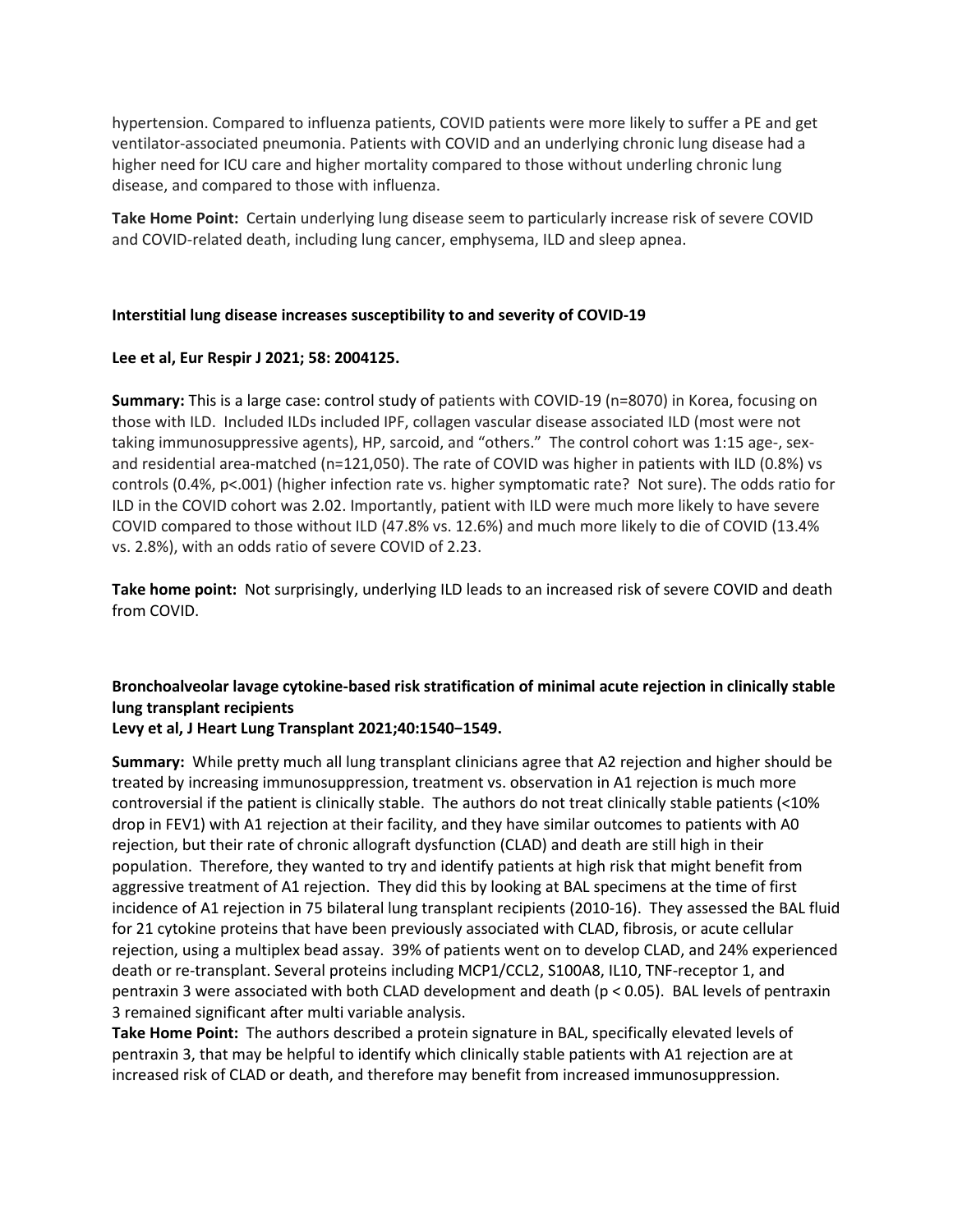# **Peripheral blood leucocyte telomere length is associated with progression of interstitial lung disease in systemic sclerosis**

#### **Liu et al, Thorax 2021;76:1186–1192.**

**Summary:** Retrospective study of 213 patients with systemic sclerosis (SS)- findings were validated in a separate set of 61 SS ILD patients. In patients with SS, peripheral blood telomeres were shorted in patients with ILD compared to those without ILD. Conversely, shorter telomeres also predicted the presence of ILD (odds ratio of 2). Telomeres were shorter in patients that lacked classic autoantibodies seen in SS, compared to those with antibodies. Shorter telomeres were also associated with decreasing lung function.

**Take home point:** Shorter telomeres seem to be associated with presence of ILD in SS patients, as well as risk of decreasing lung function over time.

# **Pulmonary fibrosis 4 months after COVID-19 is associated with severity of illness and blood leucocyte telomere length**

#### **McGroder et al, Thorax 2021;76:1242–124.**

**Summary:** The authors assessed CT findings in 76 COVID patients requiring hospitalization, 4 months after discharge. 42% of patients required mechanical ventilation. The most common CT abnormality was GGOs (43%), followed by reticulation (39%) and traction bronchiectasis (28%). They found fibrosis was much more common in patients requiring mechanical ventilation (72% vs. 20%). Other independent risk factors for fibrosis included duration of mechanical ventilation, severity of COVID and telomere length. Patients with fibrosis complained of more cough but not dyspnea, and fibrosis was also associated with frailty and decreased lung function.

**Take home point:** Risk factors for post-COVID fibrosis on CT include mechanical ventilation, duration of mechanical ventilation, severity of COVID, and telomere length.

#### **Fibroblasts positive for meflin have anti-fibrotic property in pulmonary fibrosis**

#### **Nakahara et al, Eur Respir J. 2021 Dec 23;58(6):2003397.**

**Summary:** This is a basic science study of fibroblasts that express meflin. While the methods of this study are a bit over my head, the upshot seems to be that the that meflin-positive fibroblasts are increased in IPF lungs compared to controls, and that it is often co-expressed with pro-fibrotic genes. They were most prevalent in fibroblast foci and not in the dense mature fibrosis. They used a mouse bleomycin mouse model and demonstrated that meflin protein expression increased after bleomycin administration and was localized to fibrotic lesions. They applied the bleomycin to meflin-deficient mice, who experienced more severe fibrosis than the meflin wild type mice. They demonstrate evidence to indicate that meflin has a protective anti-fibrotic role in mice exposed to bleomycin. Lack of meflin seems to lead to aberrant fibrogenesis mediated by TGF-beta and cellular senescence.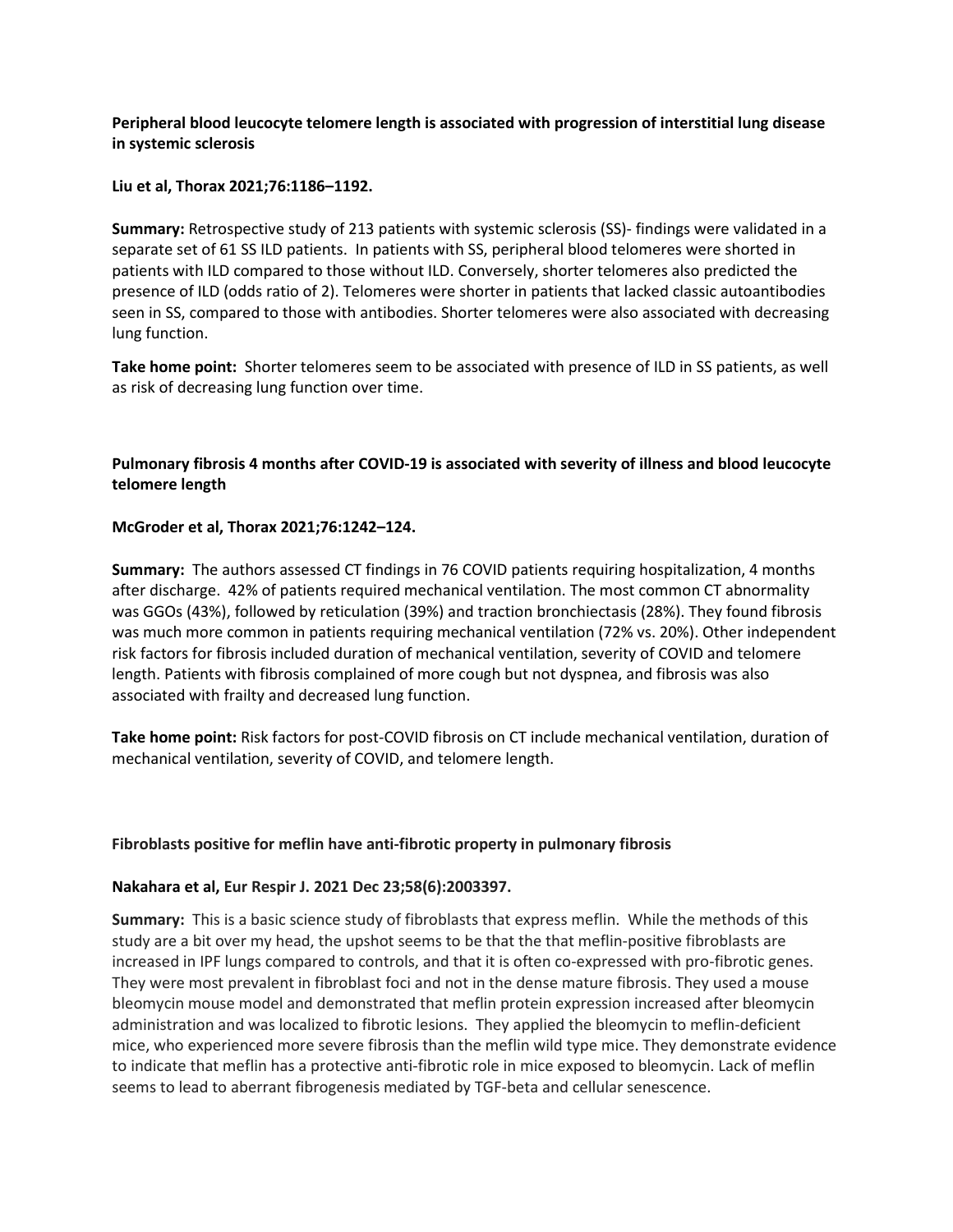**Take home point:** The protein meflin seems to have anti-fibrotic properties that could hypothetically be exploited to slow progression of IPF.

# **Dynamics of the Upper Respiratory Tract Microbiota and Its Association with Mortality in COVID-19**

# **Ren et al, Am J Respir Crit Care Med 2021; 204(12):1379–1390.**

**Summary:** They performed serial megatranscriptome testing to monitor the oropharyngeal microbiome in 192 patients with COVID, of which 39 had fatal disease, compared to 95 healthy controls. The microbiome in COVID patients differed from controls, and was associated with increased serum levels of inflammatory cytokines. Interestingly, the patients who died had a distinct microbiome both at the time of admission and just prior to death. *Streptococcus*-dominated microbiome was more prevalent in patients who recovered, and this microbiome was very stable and resistant to pathogenic organisms. Patients who died had more deviation of their microbiome from normal and experienced secondary infections*. Veillonella, Actinomyces*, and *Rothia* were more prevalent in patients with COVID-19, whereas *Streptococcus* and *Capnocytophaga* were more prevalent in controls. *Candida* and *Enterococcus* were more enriched in patients who died, while *S. parasanguinis* was associated with better outcome when it was the dominant organism at admission with COVID.

**Take home point:** Interesting evidence that the microbiome plays an important role in COVID-19 infections and may be able to be used to predict prognosis even at the time of admission.

# **Transcriptomics of bronchoalveolar lavage cells identifies new molecular endotypes of sarcoidosis**

# **Vukmirovic et al, Eur Respir J 2021; 58: 2002950.**

**Summary:** RNA sequencing study of BAL fluid from 215 patients with pulmonary sarcoidosis, validated on an independent cohort of 50 sarcoid patients. They found that T-helper type 1 and type 17 pathways were associated with hilar lymphadenopathy, TGFB1 and MTOR abnormalities were associated with parenchymal involvement, and IL-7 and IL-2 were associated with airway involvement. Unsupervised gene clustering led to four phenotypic groups: hilar lymphadenopathy associated with increased acute T-cell response; extraocular organ involvement associated with PI3K activation; chronic and multiorgan disease associated with increased immune response pathways; and multiorgan involvement associatd with increased IL-1 and IL-18 response.

**Take Home Point:** Specific gene profiles can be detected in BAL which are associated with disease severity and pattern of systemic involvement in sarcoid.